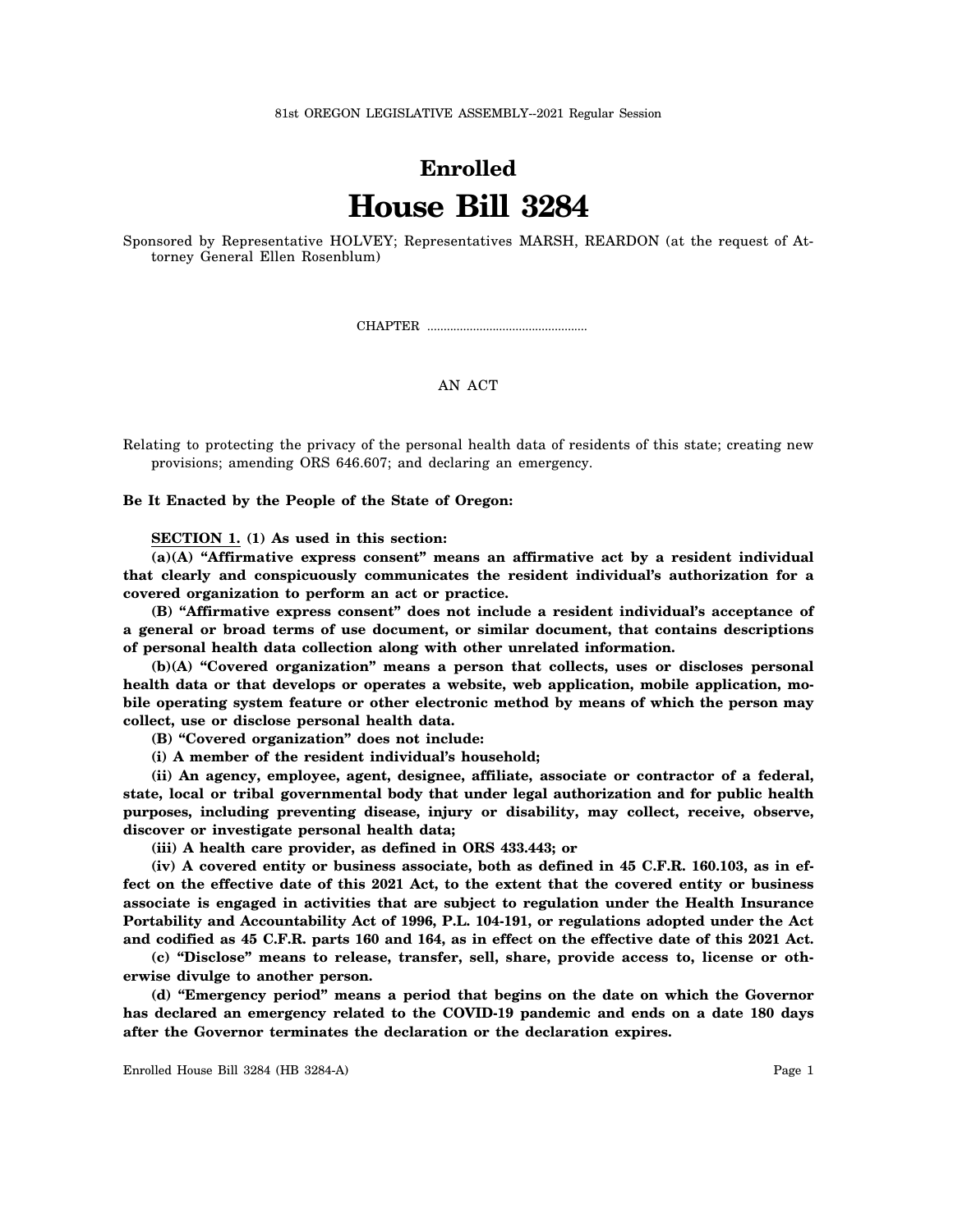**(e)(A) "Geolocation data" means information generated by or derived from technology that directly identifies the location of a natural person within a geographic area that is equal to or less than the area of a circle with a radius of 1,850 feet, including but not limited to:**

**(i) Level latitude and longitude coordinates from a global positioning system;**

**(ii) Cell site-location information; and**

**(iii) Triangulation data derived from nearby wireless or radio frequency networks.**

**(B) "Geolocation data" does not include the content of communications.**

**(f)(A) "Personal health data" means information that is collected for the purpose of tracking, monitoring or tracing exposures to or infections by SARS-CoV-2 or development of disease conditions caused by or related to COVID-19 and that identifies or can reasonably be used to identify a resident individual and associate the resident individual's personal identity with:**

**(i) Exposure to or infection by SARS-CoV-2 or development of symptoms of or a disease condition caused by or related to COVID-19;**

**(ii) Tests or examinations or requests for tests and examinations for exposure to SARS-CoV-2, including tests or examinations of body parts or bodily substances;**

**(iii) Receipt of medical care or medical services related to exposure to SARS-CoV-2 or symptoms or development of COVID-19;**

**(iv) Predisposition toward developing a disease condition that results from exposure to or infection by SARS-CoV-2;**

**(v) Whether the resident individual has received a vaccination against COVID-19; or**

**(vi) Other data, including geolocation data, that tracks, monitors or traces a resident individual's exposure to or infection by SARS-CoV-2 or development of a disease condition caused by or related to COVID-19.**

**(B) "Personal health data" does not include information about a resident individual that:**

**(i) Is lawfully available to the public from federal, state or local government records or widely available to the public from sources such as telephone directories, the internet, news media or similar or related sources;**

**(ii) Was collected before the emergency period for purposes other than tracking, monitoring or tracing a resident individual's exposure to or infection by SARS-CoV-2 or development of a disease condition caused by or related to COVID-19;**

**(iii) Has been deidentified in accordance with 45 C.F.R. 164.514(b), as in effect on the effective date of this 2021 Act;**

**(iv) Was collected in an employment context; or**

**(v) Is collected after the expiration or termination of the emergency period.**

**(g) "Resident individual" means a natural person who resides in this state.**

**(h) "Service provider" means a person that collects, uses or discloses personal health data solely for the purpose of providing business services to, on behalf of, or for the benefit of a covered organization in accordance with instructions or direction from, or under the terms and conditions of a contract with, the covered organization.**

**(2)(a) Except as provided in paragraph (b) of this subsection, a covered organization may not collect, use or disclose personal health data about a resident individual who has not given affirmative express consent to the covered organization's collection, use or disclosure of the resident individual's personal health data. In obtaining affirmative express consent from a resident individual, a covered organization may not:**

**(A) Use a method that is designed with the purpose of, or that has the substantial effect of, subverting or impairing a resident individual's decision-making or choice; and**

**(B) Infer consent from a resident individual's inaction.**

**(b) A covered organization may collect, use or disclose personal health data without a resident individual's affirmative express consent if the collection, use or disclosure is necessary solely to comply with a legal obligation.**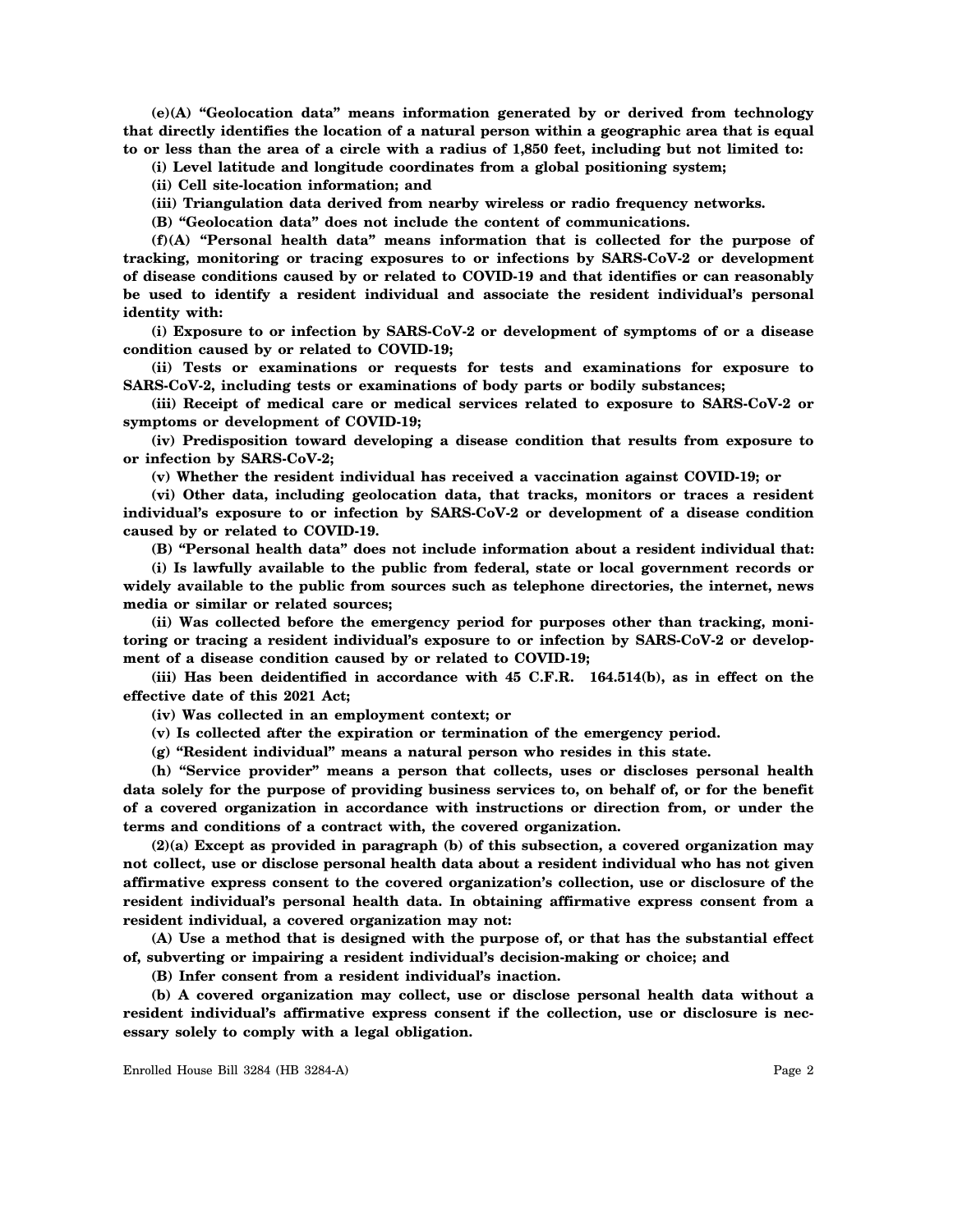**(3) A resident individual may give affirmative express consent to a collection, use or disclosure of personal health data on behalf of another resident individual who is younger than 14 years of age if the resident individual is a parent or legal guardian of the other resident individual.**

**(4)(a) Except as provided in paragraph (b) of this subsection, a covered organization may not retain, store or use and shall destroy, delete or, if appropriate, render inaccessible to any person in any manner personal health data that the covered organization collects, stores, uses, possesses or controls not later than 65 days after the covered organization collected, received or otherwise obtained the personal health data.**

**(b) A covered organization may use and need not destroy, delete or render inaccessible personal health data if:**

**(A) The personal health data consists of aggregations, statistical analyses, compilations or interpretations; and**

**(B) The covered organization deidentifies the personal health data in accordance with 45 C.F.R. 164.514(b), as in effect on the effective date of this 2021 Act.**

**(5) A covered organization shall collect, use, receive, process, examine, disclose or collate only personal health data that is reasonably necessary to provide services to the resident individual to whom the personal health data applies, and shall:**

**(a) Take reasonable measures to ensure the accuracy of the personal health data and provide an accessible and effective method for a resident individual to correct any inaccuracies, as appropriate for the nature of the personal health data and the context in which the covered organization collected or received the personal health data;**

**(b) Establish and implement safeguards for personal health data that comply, at a minimum, with the requirements of ORS 646A.622 and require service providers by contract to comply with this section and the requirements of ORS 646A.622;**

**(c) Establish and implement policies and procedures that prevent the covered organization from using personal health data for any discriminatory purpose;**

**(d) Provide an easily accessible and effective method by which a resident individual may revoke any affirmative express consent the resident individual gave previously;**

**(e) Adopt, implement and provide to each resident individual from whom the covered organization collects, or about whom the covered organization receives, personal health data a clear, understandable and conspicuous disclosure of policies and procedures in compliance with which the covered organization collects, receives or otherwise obtains personal health data that, at a minimum, must include:**

**(A) The manner in which and the purposes for which the covered organization collects, receives, processes, examines, analyzes, collates, discloses, transfers, stores, retains or makes use of personal health data;**

**(B) Categories of persons to which the covered organization does or may disclose personal health data or from which the covered organization does or may receive or obtain personal health data; and**

**(C) A statement that informs the resident individual that and how the resident individual may provide, refuse to provide or revoke affirmative express consent;**

**(f) Cease the covered organization's collection, receipt or use of a resident individual's personal health data not later than 21 days after receiving from the resident individual a revocation of affirmative express consent; and**

**(g) Compile, not later than 30 days after the effective date of this 2021 Act and during each period of 60 days thereafter, and retain for a period of not less than five years after the expiration or termination of the emergency period, subject to an audit by the Oregon Health Authority, a series of reports that:**

**(A) States the number of resident individuals from or about whom the covered organization collected, received or otherwise obtained personal health data;**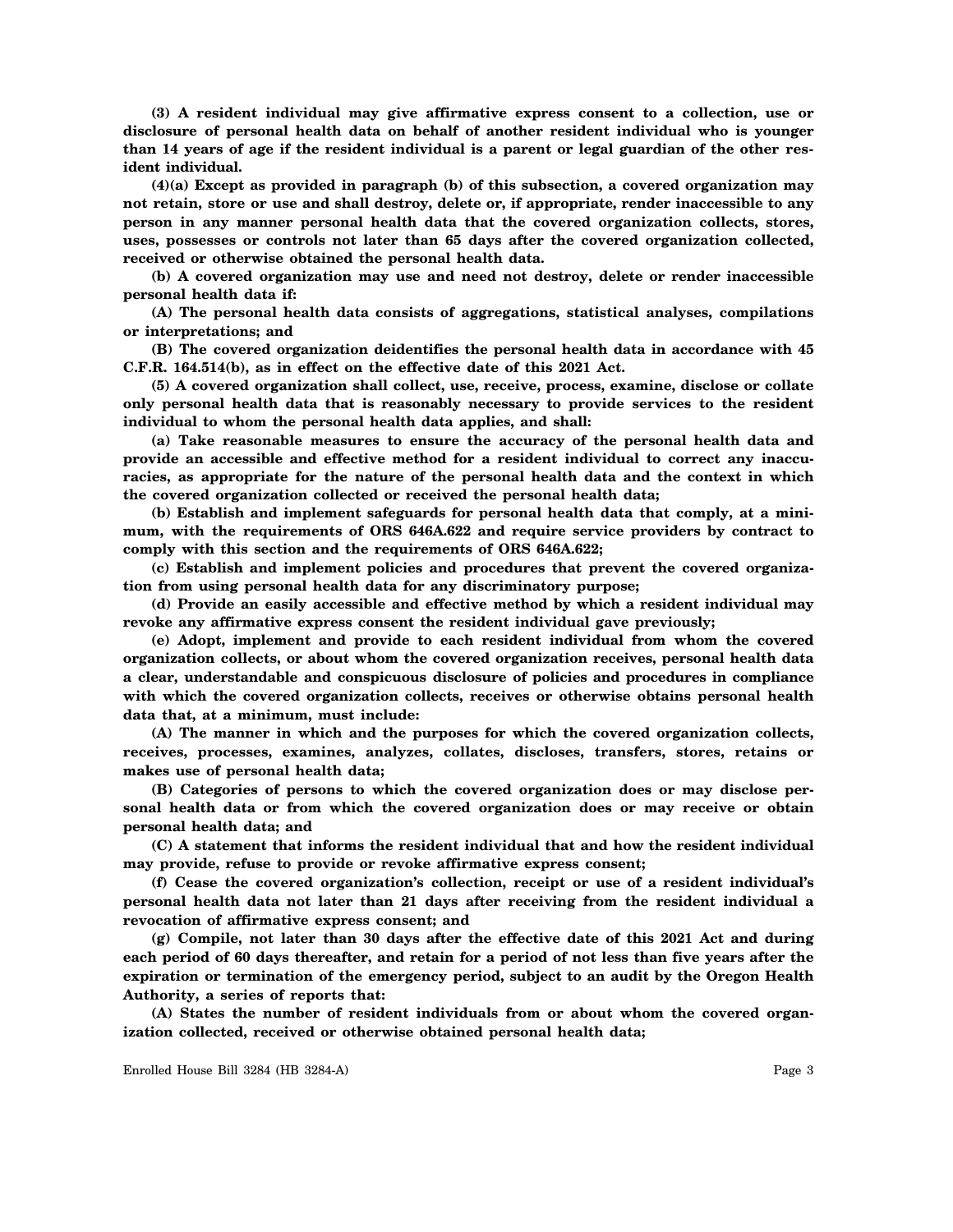**(B) Describes the categories of personal health data the covered organization collected, received or otherwise obtained and the specific purpose for which the covered organization collected, received or obtained the personal health data; and**

**(C) Lists the persons to which the covered organization disclosed, sold or otherwise transferred personal health data.**

**(6) A covered organization may not collect, use or disclose personal health data for a purpose that this section does not expressly authorize, including for:**

**(a) Commercial advertising;**

**(b) Recommendations or reviews related to electronic commerce; or**

**(c) Training machine learning algorithms related to or for subsequent use in commercial advertising or electronic commerce.**

**(7) This section does not limit or prohibit:**

**(a) A university or other institution of higher education or a nonprofit corporation, as defined in ORS 65.001, from conducting scientific research or a public health program or from developing vaccinations, medications or treatments related to COVID-19 that are otherwise authorized by law;**

**(b) A covered organization from complying with a federal or state law, a court order, subpoena or other legal process that requires the covered organization or a service provider to disclose personal health data; or**

**(c) A covered organization from maintaining, retaining or storing other information in compliance with federal or state law.**

**(8) This section does not modify or affect a covered organization's obligation to comply** with the Health Insurance Portability and Accountability Act of 1996, P.L. 104-191, as in ef**fect on the effective date of this 2021 Act, with regulations adopted under the Act or with ORS 192.553 to 192.581, if applicable.**

**(9) A covered organization's violation of a provision of this section is an unlawful practice under ORS 646.607.**

**SECTION 2.** ORS 646.607 is amended to read:

646.607. A person engages in an unlawful trade practice if in the course of the person's business, vocation or occupation the person:

(1) Employs any unconscionable tactic in connection with selling, renting or disposing of real estate, goods or services, or collecting or enforcing an obligation.

(2) Fails to deliver all or any portion of real estate, goods or services as promised, and at a customer's request, fails to refund money that the customer gave to the person to purchase the undelivered real estate, goods or services and that the person does not retain pursuant to any right, claim or defense the person may assert in good faith. This subsection does not create a warranty obligation and does not apply to a dispute over the quality of real estate, goods or services delivered to a customer.

(3) Violates ORS 401.965 (2).

- (4) Violates a provision of ORS 646A.725 to 646A.750.
- (5) Violates ORS 646A.530.
- (6) Employs a collection practice that is unlawful under ORS 646.639.
- (7) Is a beneficiary that violates ORS  $86.726$  (1)(a) or (2),  $86.729$  (4) or  $86.732$  (1) or (2).
- (8) Violates ORS 646A.093.
- (9) Violates a provision of ORS 646A.600 to 646A.628.
- (10) Violates ORS 646A.808 (2).
- (11) Violates ORS 336.184.

(12) Publishes on a website related to the person's business, or in a consumer agreement related to a consumer transaction, a statement or representation of fact in which the person asserts that the person, in a particular manner or for particular purposes, will use, disclose, collect, maintain, delete or dispose of information that the person requests, requires or receives from a consumer and

Enrolled House Bill 3284 (HB 3284-A) Page 4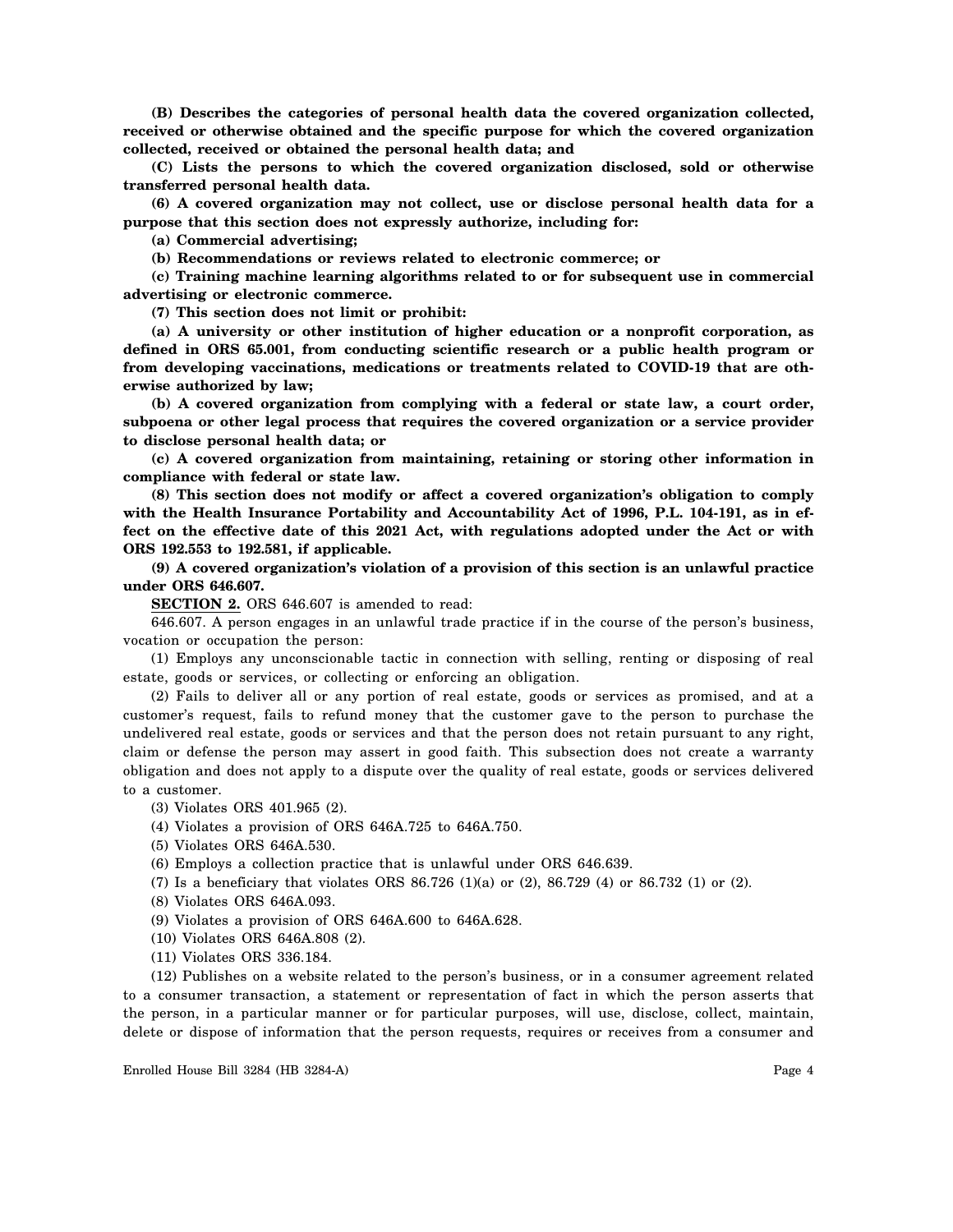the person uses, discloses, collects, maintains, deletes or disposes of the information in a manner that is materially inconsistent with the person's statement or representation.

(13) Violates ORS 646A.813 (2).

**(14) Violates section 1 of this 2021 Act.**

**SECTION 3.** ORS 646.607, as amended by section 2 of this 2021 Act, is amended to read:

646.607. A person engages in an unlawful trade practice if in the course of the person's business, vocation or occupation the person:

(1) Employs any unconscionable tactic in connection with selling, renting or disposing of real estate, goods or services, or collecting or enforcing an obligation.

(2) Fails to deliver all or any portion of real estate, goods or services as promised, and at a customer's request, fails to refund money that the customer gave to the person to purchase the undelivered real estate, goods or services and that the person does not retain pursuant to any right, claim or defense the person may assert in good faith. This subsection does not create a warranty obligation and does not apply to a dispute over the quality of real estate, goods or services delivered to a customer.

- (3) Violates ORS 401.965 (2).
- (4) Violates a provision of ORS 646A.725 to 646A.750.
- (5) Violates ORS 646A.530.
- (6) Employs a collection practice that is unlawful under ORS 646.639.
- (7) Is a beneficiary that violates ORS 86.726 (1)(a) or (2), 86.729 (4) or 86.732 (1) or (2).
- (8) Violates ORS 646A.093.
- (9) Violates a provision of ORS 646A.600 to 646A.628.
- (10) Violates ORS 646A.808 (2).
- (11) Violates ORS 336.184.

(12) Publishes on a website related to the person's business, or in a consumer agreement related to a consumer transaction, a statement or representation of fact in which the person asserts that the person, in a particular manner or for particular purposes, will use, disclose, collect, maintain, delete or dispose of information that the person requests, requires or receives from a consumer and the person uses, discloses, collects, maintains, deletes or disposes of the information in a manner that is materially inconsistent with the person's statement or representation.

(13) Violates ORS 646A.813 (2).

[*(14) Violates section 1 of this 2021 Act.*]

**SECTION 4. (1) Section 1 of this 2021 Act and the amendments to ORS 646.607 by section 2 of this 2021 Act apply to acts to collect, receive, process, examine, analyze, collate, disclose, store or retain personal health data, as defined in section 1 of this 2021 Act, that occur on or after the effective date of this 2021 Act.**

**(2) A covered organization that collected, used or disclosed personal health data before the effective date of this 2021 Act may not store, retain or make use of personal health data later than, and shall destroy or render the personal health data inaccessible not later than, 65 days after the effective date of this 2021 Act.**

**SECTION 5. Section 1 of this 2021 Act is repealed 270 days after the end of the emergency period, as defined in section 1 of this 2021 Act.**

**SECTION 6. The amendments to ORS 646.607 by section 3 of this 2021 Act become operative 270 days after the end of the emergency period, as defined in section 1 of this 2021 Act.**

**SECTION 7. This 2021 Act being necessary for the immediate preservation of the public peace, health and safety, an emergency is declared to exist, and this 2021 Act takes effect on its passage.**